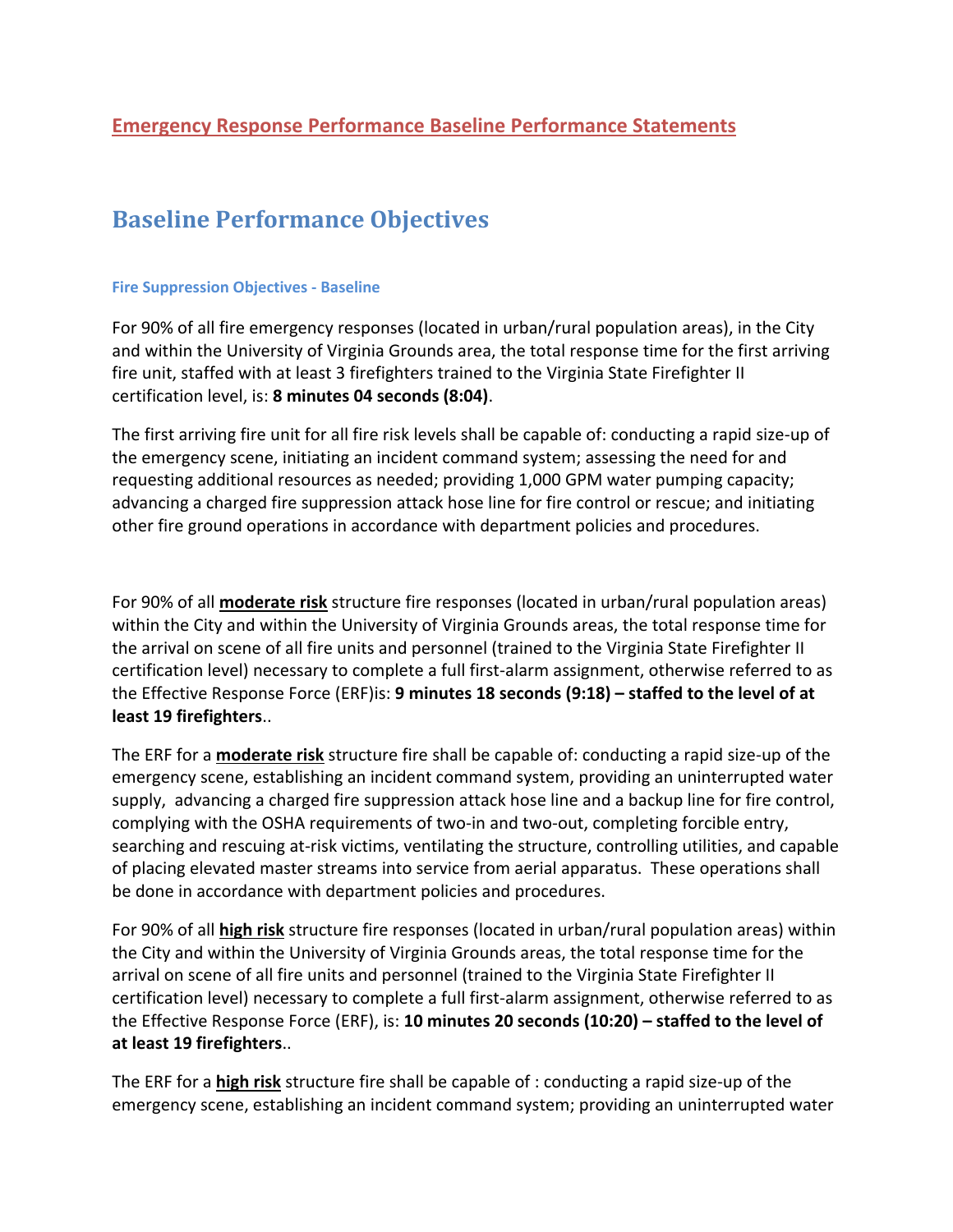supply; advancing a charged fire suppression attack hose line and a backup line for fire control; complying with the OSHA requirements of two-in and two-out; completing forcible entry; searching for and rescuing at-risk victims; ventilating the structure; controlling utilities; and capable of placing elevated master streams into service from aerial apparatus. These operations shall be done in accordance with department policies and procedures.

For 90% of all **special risk** structure fire responses (located in urban/rural population areas) within the City and within the University of Virginia Grounds areas, the total response time for the arrival on scene of all fire units and personnel (trained to the Virginia State Firefighter II certification level) necessary to complete a full first-alarm assignment, otherwise referred to as the Effective Response Force (ERF),is: **10 minutes 20 seconds (10:20) – staffed to the level of at least 19 firefighters**..

The ERF for a **special risk** structure fire shall be capable of : conducting a rapid size-up of the emergency scene, establishing an incident command system; providing an uninterrupted water supply; advancing a charged fire suppression attack hose line and a backup line for fire control; complying with the OSHA requirements of two-in and two-out; completing forcible entry; searching for and rescuing at-risk victims; ventilating the structure; controlling utilities; and capable of placing elevated master streams into service from aerial apparatus. These operations shall be done in accordance with department policies and procedures.

## **EMS Incidents Objectives - Baseline**

For 90% of all Basic Life Support (BLS) First Responder emergency medical responses (located in urban/rural population areas), in the City and within the University of Virginia Grounds areas, the total response time for the first arriving fire unit, staffed with at least 3 emergency medical technician/firefighters trained to the Virginia State emergency medical technician certification level, is: 8 **minutes 41 seconds (8:41)**.

The first arriving fire unit for all BLS First Responder emergency medical responses shall be capable of: conducting a rapid size-up of the emergency scene, initiating an incident command system, assessing the need for additional resources, and administering emergency medical patient care in accordance with state and local patient care protocols and department policies and procedures.

For 90% of all BLS First Responder emergency medical responses (located in urban/rural population areas) within the University of Virginia grounds areas, the total response time for the arrival on scene of all fire units and personnel necessary to complete a full first-alarm assignment, otherwise referred to as the Effective Response Force (ERF), is 8 **minutes 41 seconds (8:41) staffed to the level of 3 firefighters**.

The ERF for a BLS First Responder emergency medical response shall be capable of: conducting a rapid size-up of the emergency scene, initiating an incident command system, assessing the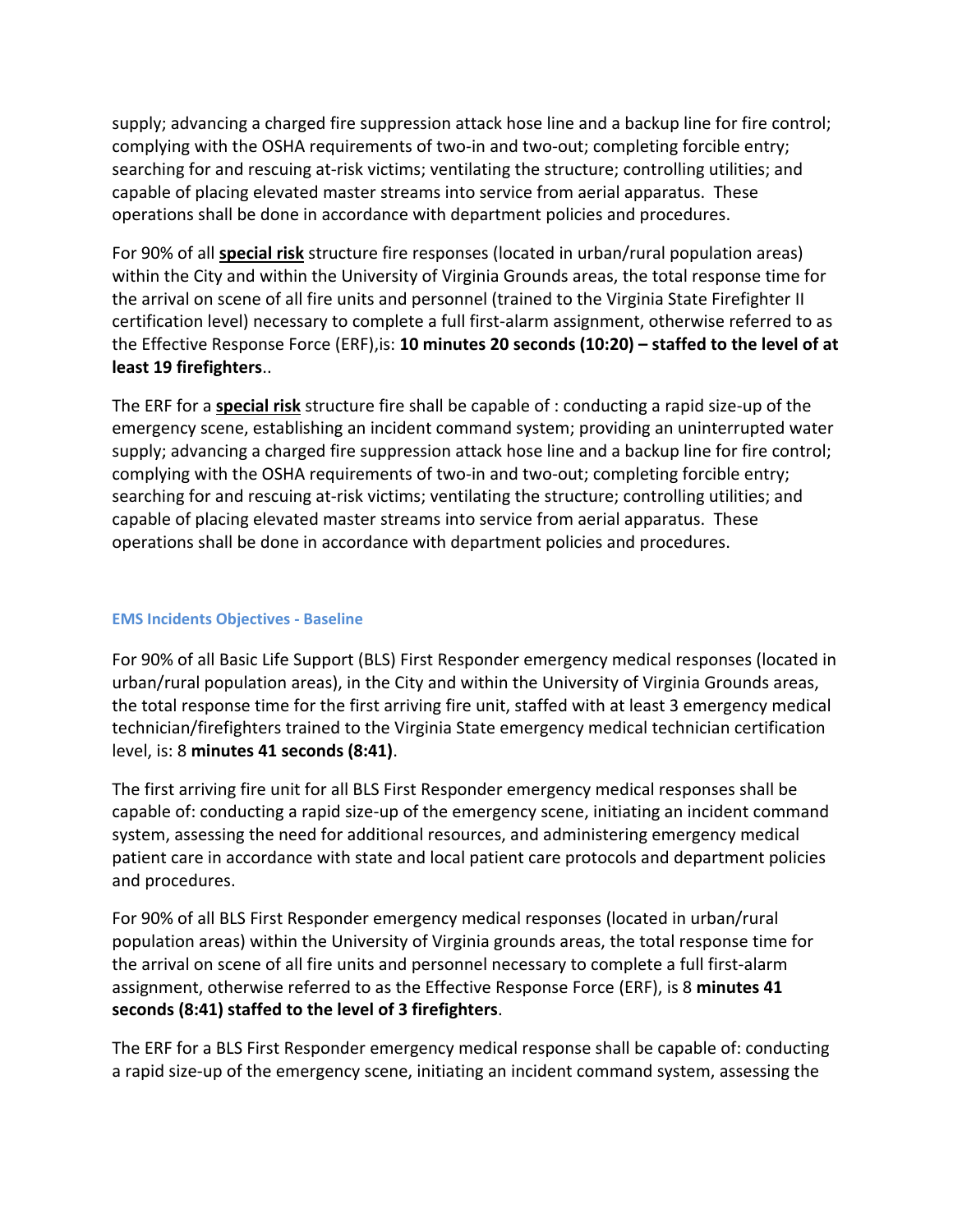need for additional resources, and administering emergency medical patient care in accordance with state and local patient care protocols and department policies and procedures.

For 90% of all Advanced Life Support (ALS) First Responder emergency medical responses (located in urban/rural population areas), in the City and within the University of Virginia Grounds areas, the total response time for the first arriving fire unit, staffed with at least 3 emergency medical technician/firefighters trained to the minimum of Virginia State emergency medical technician certification level, is: 8 **minutes 41 seconds (8:41)**.

The first arriving fire unit for all ALS First Responder emergency medical responses shall be capable of: conducting a rapid size-up of the emergency scene, initiating an incident command system, assessing the need for additional resources, and administering emergency medical patient care in accordance with state and local patient care protocols and department policies and procedures.

For 90% of all ALS First Responder emergency medical responses (located in urban/rural population areas) within the University of Virginia grounds areas, the total response time for the arrival on scene of all fire units and personnel necessary to complete a full first-alarm assignment, otherwise referred to as the Effective Response Force (ERF), is 8 **minutes 41 seconds (8:41) staffed to the level of 3 firefighters**.

The ERF for a ALS First Responder emergency medical response shall be capable of: conducting a rapid size-up of the emergency scene upon arrival, initiating an incident command system, assessing the need for additional resources, and administering emergency medical patient care in accordance with state and local patient care protocols and department policies and procedures.

## **Hazardous Materials Incidents Objectives - Baseline**

For 90% of all Hazardous Material (HM) emergency responses (located in urban/rural population areas), within the City and within the University of Virginia Grounds areas, the total response time for the first arriving unit, staffed with at least 3 firefighters, trained to the Virginia State HM Operations certification level is: **8 minutes 46 seconds (8:46)**.

The first arriving unit for all hazmat incident risk levels shall be capable of: conducting a rapid size-up of the emergency scene, initiating an incident command system; assessing the need for additional resources; evacuating immediate and adjacent areas, isolating and controlling access to high-hazard areas, and conducting other HM operations in accordance with department policies and procedures.

For 90% of all **low risk** HM emergency response (located in urban/rural population areas) within the City and within the University of Virginia Grounds areas, the total response time for the for the arrival on scene of all fire units and personnel (trained to the Virginia State HM Operations certification level) necessary to complete a full first-alarm assignment, otherwise referred to as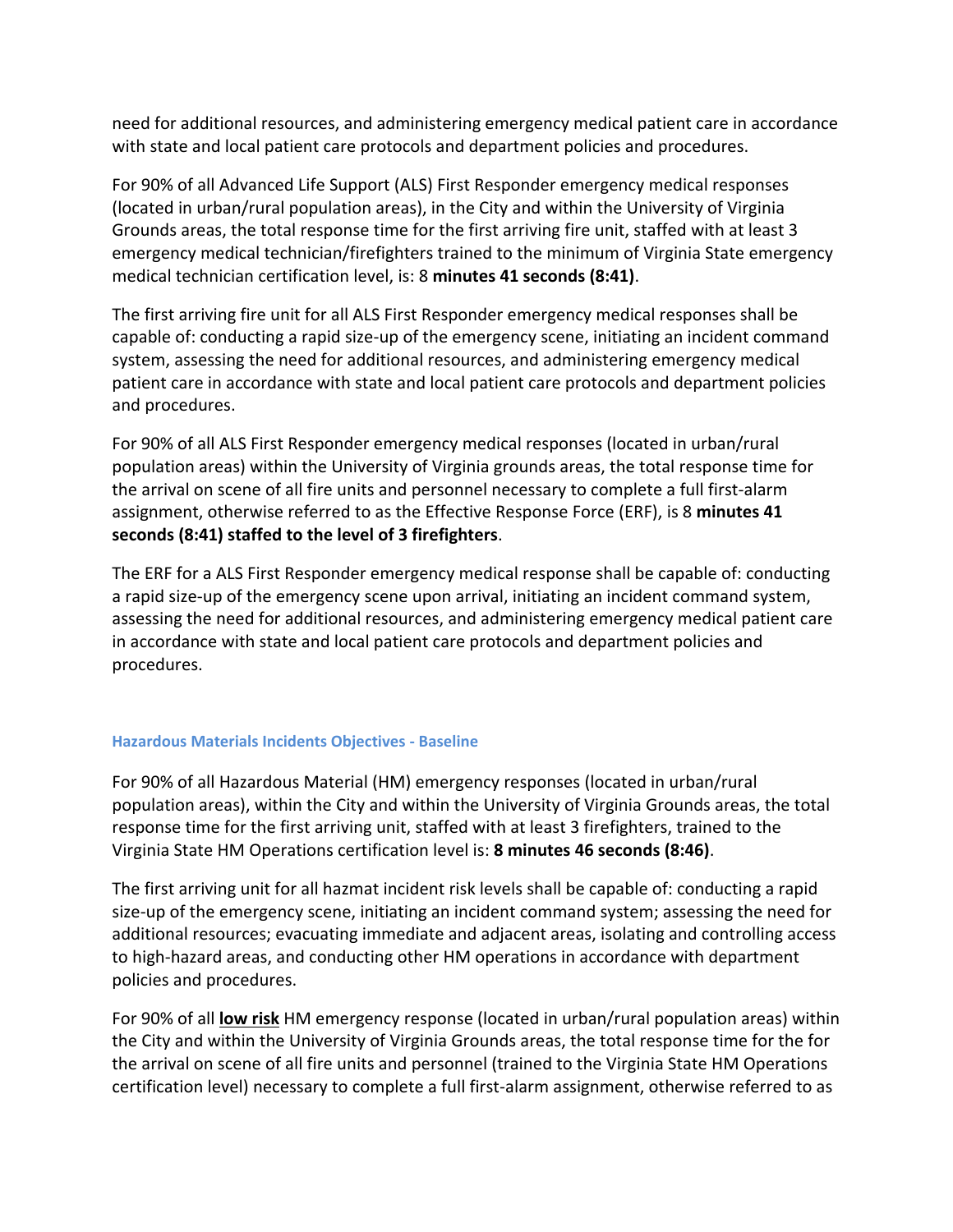the Effective Response Force (ERF), is: **9 minutes 43 seconds (9:43) – staffed to the level of at least 3 firefighters**.

The ERF for a **low risk** HM emergency response shall be capable of: conducting a rapid size-up of the emergency scene, initiating an incident command system; assessing the need for additional resources; evacuating immediate and adjacent areas, isolating and controlling access to high-hazard areas, establishing and conducting emergency decontamination procedures as necessary, identifying and assessing hazardous chemicals, products, or materials involved and their potential for harm, developing a plan of strategies and tactics to effectively contain and mitigate the incident, and conducting other HM operations in accordance with department policies and procedures.

For 90% of all **moderate risk** HM emergency responses (located in urban/rural population areas) within the City and within the University of Virginia Grounds areas, the total response time for the for the arrival on scene of all fire units and personnel (trained to the Virginia State HM Operations certification level) necessary to complete a full first-alarm assignment, otherwise referred to as the Effective Response Force (ERF), is: **9 minutes 38 seconds (9:38) – staffed to the level of at least 6 firefighters**.

The ERF for a **moderate risk** HM emergency response shall be capable of: conducting a rapid size-up of the emergency scene, initiating an incident command system; assessing the need for additional resources; evacuating immediate and adjacent areas, isolating and controlling access to high-hazard areas, establishing and conducting emergency decontamination procedures as necessary, identifying and assessing hazardous chemicals, products, or materials involved and their potential for harm, developing a plan of strategies and tactics to effectively contain and mitigate the incident, and conducting other HM operations in accordance with department policies and procedures.

For 90% of all **high risk** HM emergency responses (located in urban/rural population areas) within the City and within the University of Virginia Grounds areas, the total response time for the arrival on scene of all fire units and personnel (trained to the Virginia State HM Operations certification level) necessary to complete a full first-alarm assignment, otherwise referred to as the Effective Response Force (ERF),is: **10 minutes 20 seconds (10:20) – staffed to the level of at least 10 firefighter**.

The ERF for a **high risk** HM emergency response shall be capable of: conducting a rapid size-up of the emergency scene, initiating an incident command system; assessing the need for additional resources; evacuating immediate and adjacent areas, isolating and controlling access to high-hazard areas, establishing and conducting emergency decontamination procedures as necessary, identifying and assessing hazardous chemicals, products, or materials involved and their potential for harm, developing a plan of strategies and tactics to effectively contain and mitigate the incident, and conducting other HM operations in accordance with department policies and procedures.

For 90% of all **special risk** HM emergency responses (located in urban/rural population areas) within the City and within the University of Virginia Grounds areas, the total response time for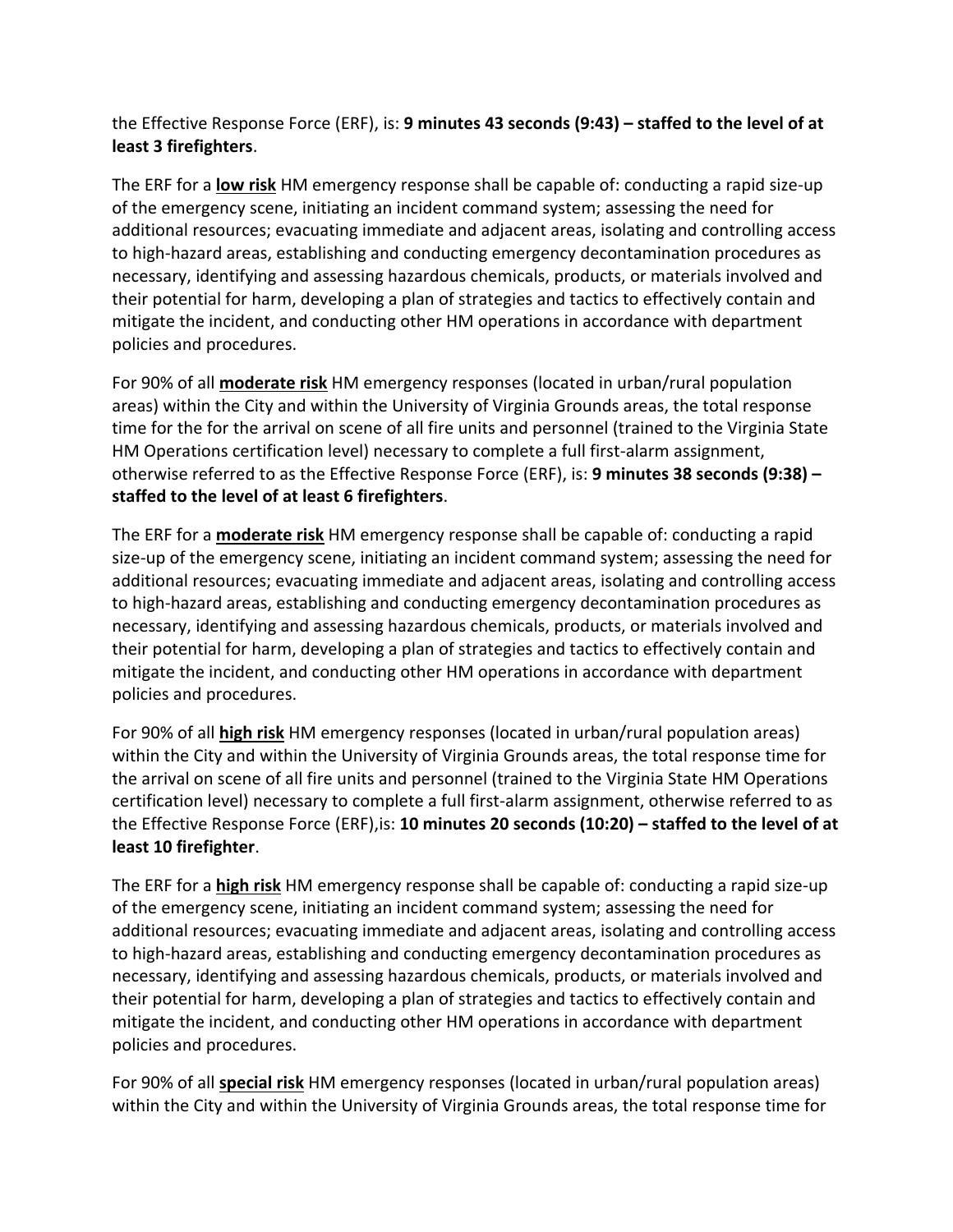the arrival on scene of all fire units and personnel (trained to the Virginia State HM Operations certification level) necessary to complete a full first-alarm assignment, otherwise referred to as the Effective Response Force (ERF),is: **10 minutes 20 seconds (10:20) – staffed to the level of at least 13 firefighters**.

The ERF for a **special risk** HM emergency response shall be capable of: conducting a rapid sizeup of the emergency scene, initiating an incident command system; assessing the need for additional resources; evacuating immediate and adjacent areas, isolating and controlling access to high-hazard areas, establishing and conducting emergency decontamination procedures as necessary, identifying and assessing hazardous chemicals, products, or materials involved and their potential for harm, developing a plan of strategies and tactics to effectively contain and mitigate the incident, and conducting other HM operations in accordance with department policies and procedures.

#### **Technical Rescue Incidents Objectives - Baseline**

For 90% of all Technical Rescue (TR) emergency responses (located in urban/rural population areas), within the City and within the University of Virginia Grounds areas, the total response time for the first arriving unit, staffed with at least 3 firefighters, trained to the Virginia State Firefighter 2 certification levels is: **7 minutes 34 seconds (7:34)**.

The first arriving unit for all TR risk levels shall be capable of: conducting a rapid size-up of the emergency scene, initiating an incident command system; assessing the need for additional resources; isolating and controlling access to high-hazard areas, and conducting other rescue operations in accordance with department policies and procedures.

For 90% of all **low risk** TR incident risk level responses (located in urban/rural population areas) within the City and within the University of Virginia Grounds areas, the total response time for the arrival on scene of all fire units and personnel (trained to the minimum of Virginia State Firefighter 2 certification level) necessary to complete a full first-alarm assignment, otherwise referred to as the Effective Response Force (ERF), is: **7 minutes 34 seconds (7:34) – staffed to the level of 3 firefighters**.

The ERF for a **low risk** TR incident shall be capable of: conducting a rapid size-up of the emergency scene upon arrival, initiating an incident command system; assessing the need for additional resources; isolating and controlling access to high-hazard areas, and conducting other rescue operations in accordance with department policies and procedures.

For 90% of all **moderate risk** TR incident risk level responses (located in urban/rural population areas) within the City and within the University of Virginia Grounds areas, the total response time for the arrival on scene of all fire units and personnel (trained to the minimum of Virginia State Firefighter 2 certification level) necessary to complete a full first-alarm assignment,